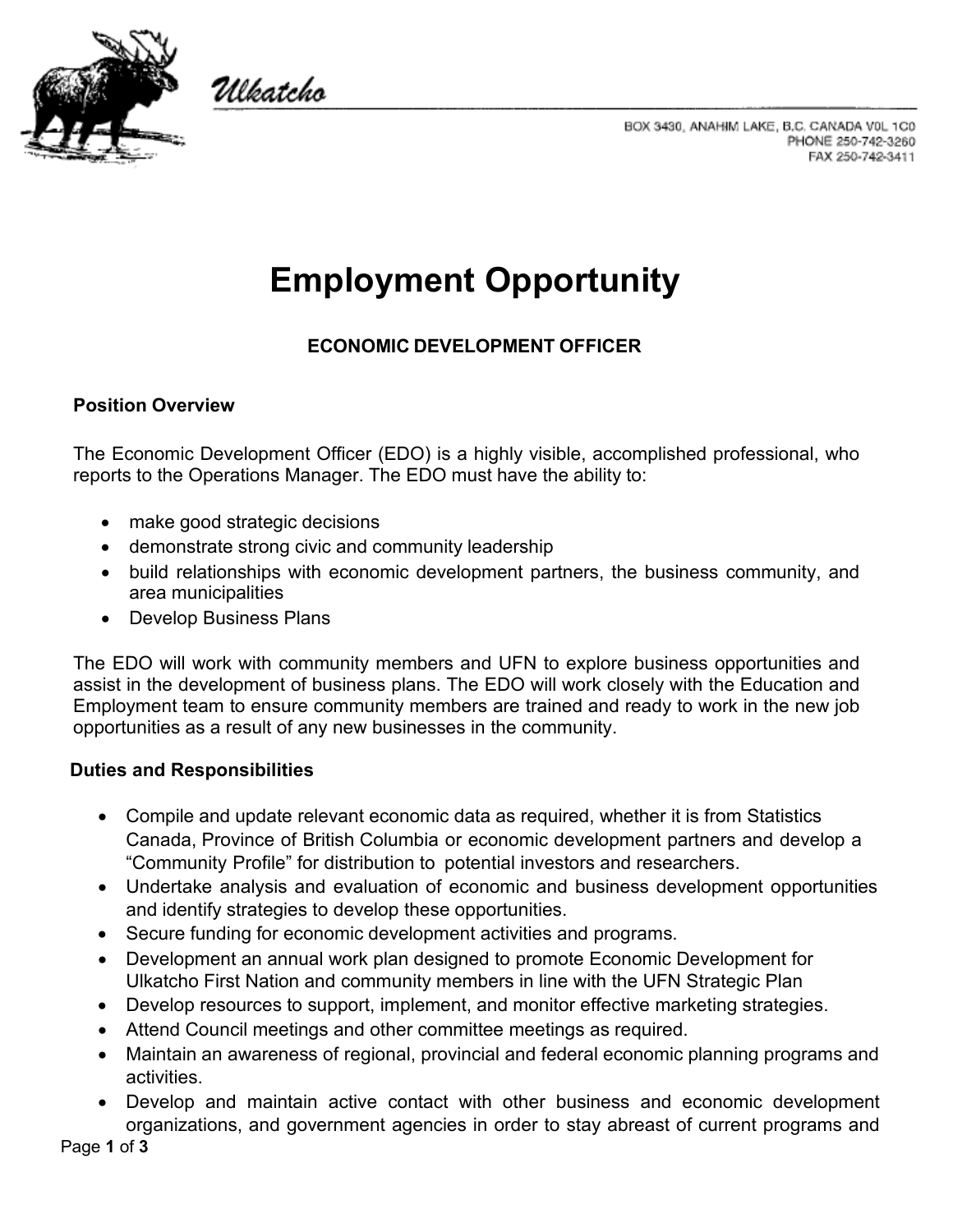

Ulkatcho

BOX 3430, ANAHIM LAKE, B.C. CANADA VOL 1C0 PHONE 250-742-3260 FAX 250-742-3411

services, and ensure that the Nation's interests are served.

- Attend participate/facilitate community meetings, often with Council members, to provide information and updates to the public at large.
- Prepare progress report to be presented at scheduled community meetings
- Build and develop relationships with various public and private sector representatives in order to grow the local economy and support economic goals.
- Work with the Ulkatcho First Nation departments to aid in obtaining access to Community Improvement Plan Grants, and ensure a team approach to supporting the navigation of a new or expanding venture through the various planning approval processes.
- Maintain confidentiality in accordance with Ulkatcho First Nation confidentiality Policy.
- Other duties as assigned

#### **Key Competencies:**

The EDO must have proficient knowledge in the following areas:

- Economic development theories and practices.
- Business planning and business expansion/marketing strategies.
- Financial management and analysis.
- Have an understanding of the Municipal and Business Planning.
- Local, regional and provincial economic potential and opportunities.
- Understanding of relevant legislation, policies and procedures.
- Understanding of the local economic, cultural, and political environment.

The EDO must demonstrate the following skills:

- Ability to develop and analyze business plans.
- Ability to identify and promote community economic development projects and initiatives.
- Ability to prepare research and prepare statistical reports to committees, Council, and the community.
- High level of proficiency with computer programs including Word and Power Point.
- Ability to work effectively with stakeholder groups, business owners, executives, and elected officials.
- Excellent interpersonal and communication skills demonstrated through the ability to facilitate, network, lead, research, negotiate, analyze, and resolve issues.
- Possesses a strong sense of personal integrity and upholds ethical practices.
- Stress management and time management skills.